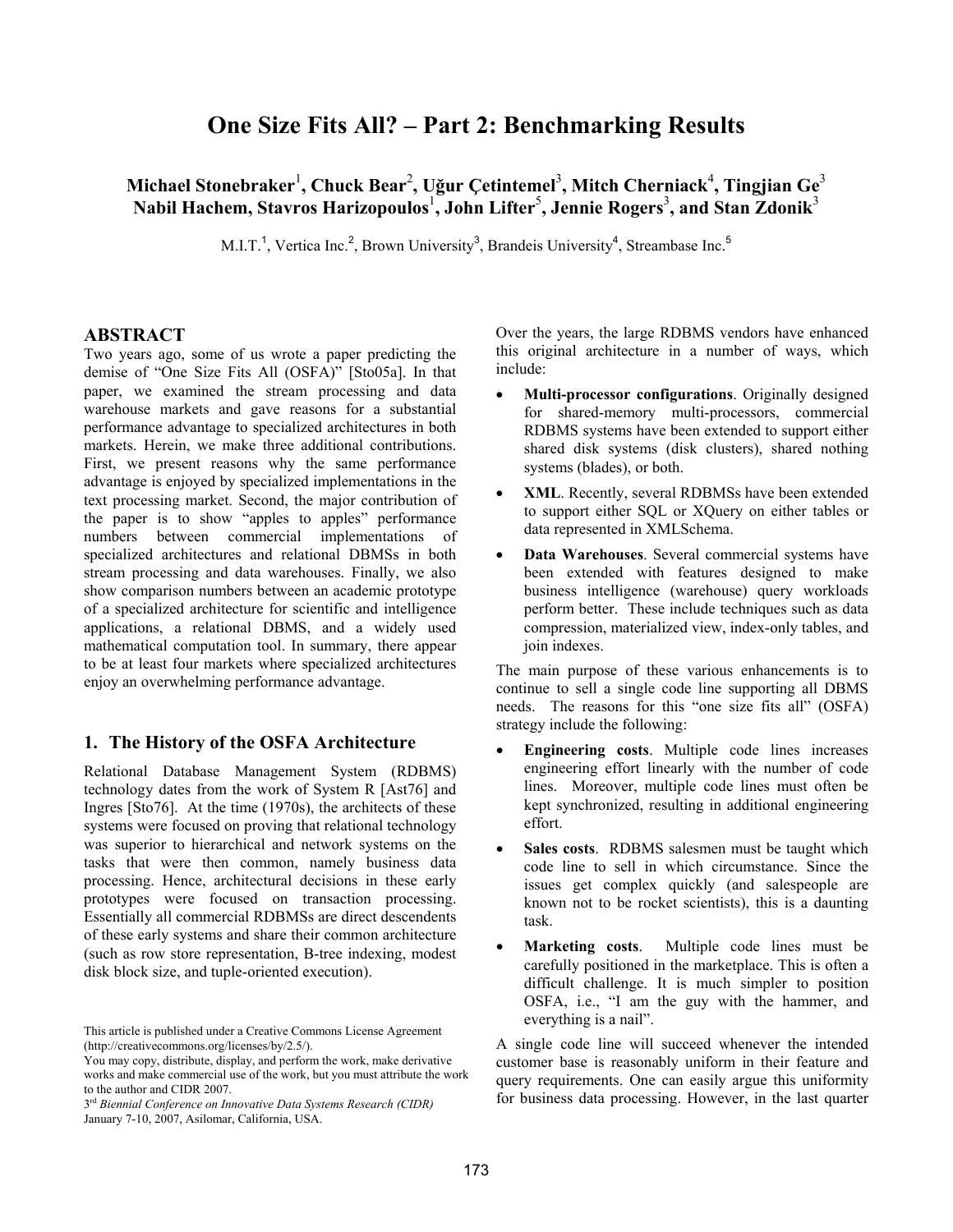

Figure 1. Telco Schema

century, a collection of new markets with new requirements has arisen. In addition, the relentless advance of technology has a tendency to change the optimization tactics from time to time.

When either of these occurs, there is a possibility that a new code line with a different architecture will dramatically outperform the traditional one. Inevitably, this is the result of a different storage architecture that has inherent advantages relative to the OSFA one. For the purpose of this paper, we define "dramatically outperform" to mean *at least* a factor of 10 advantage on the same (or comparable) hardware. For example, a factor of 10 is the difference between response time of one minute and response time of 6 seconds. Similarly, it is the difference between an \$800 PC with two CPUs and a blade farm with 20 processors. Whenever such a performance difference occurs, customers who care about performance (i.e., ones that are "in pain") will be inclined to try the new architecture. Although one can argue about whether a factor of 10 is too high a fence for a new architecture to clear, the number is clearly not a factor of 2 or 3. In the latter case, one merely waits a year or two for the next hardware advance or increases the hardware budget. A factor of 10, in contrast, makes such tactics unworkable.

The premise of this paper is that there are at least four markets where this factor of 10 (or higher) threshold currently exists. In the next four sections, we detail the reasons for our claims, which are based on benchmarking or reports of benchmarking results by others. In the last section of this paper, we speculate on a few ways that the commercial DBMS market could unfold off into the future.

# **2. Text Databases – A Factor of 10**

It is a significant disappointment that text storage and retrieval engines do not use RDBMSs, a comment repeated at most DBMS conferences. In fact, this market does not use any DBMS, preferring to build directly on top of a file system storage layer. Early warning of this "roll your own" phenomenon came to one of us from the founder of Inktomi (Eric Brewer) in the mid 1990s. He tried using a commercial RDBMS in an early version of their product, but quickly gave up when he realized that Inktomi ran exactly one query, a three way join with constants for the search terms in the user query. This single query could be

|         | Vertica | Appliance |
|---------|---------|-----------|
| Ouery 1 | 2.06    | 300       |
| Ouery 2 | 2.20    | 300       |
| Query 3 | 0.09    | 300       |
| Ouery 4 | 5.24    | 300       |
| Ouery 5 | 2.88    | 300       |

Figure 2. Query Running Times (seconds)

easily hard coded and ran about 100 times faster than the same query in an RDBMS.

There are a myriad of reasons for this performance delta. These include (i) the lack of need for locking or transactions, data types other than text, and repeatable or even complete answers, and (ii) the need for horizontal data partitioning, application-specific compression, and variable length lists.

In a retrospective, Brewer [Bre04] explored these reasons in some detail. Moreover, all subsequent search engines (e.g., Google, Lycos, etc.) have come to the same conclusion and have built proprietary text engines. Moreover, Google has built a complete system software stack including a file system (GFS [Ghe03]), a special DBMS (Bigtable [Cha06]), and pertinent parallel data processing abstractions (MapReduce [Dea04] and Sawzall [Pik05]). Bigtable is being deployed for a myriad of internal storage uses.

At this point, it is likely that one of the search companies will expose their internal storage system for customer data, either as an appliance on the customer's premise (along the lines of the current Google appliance) or as a service. When this happens, there will be one or more prominent non-RDBMS architectures used to store customer data.

# **3. Data Warehouses – Another Factor of 10**

It is estimated that data warehouses form 1/3 of the RDBMS market in 2005 [Gar06, Ola06]. Right now, the data warehouse market is dominated by RDBMS vendors selling systems that use the traditional row-oriented architecture. C-Store [Sto05b] and Monet [Bon04] advocated the use of a column store for data warehouse applications and [Har06] gave some preliminary performance numbers. In this section, we present additional evidence, namely two specific performance studies using the now-released code line of Vertica [Ver06], a complete column-oriented DBMS along the lines of C-Store, which validate the column store performance claims.

# **3.1 Telco Call Details**

Most (if not all) data warehouse applications use a star or snowflake schema, and the schema for this application is shown in Figure 1. This schema is in production use by a firm that specializes in business analysis of Telco call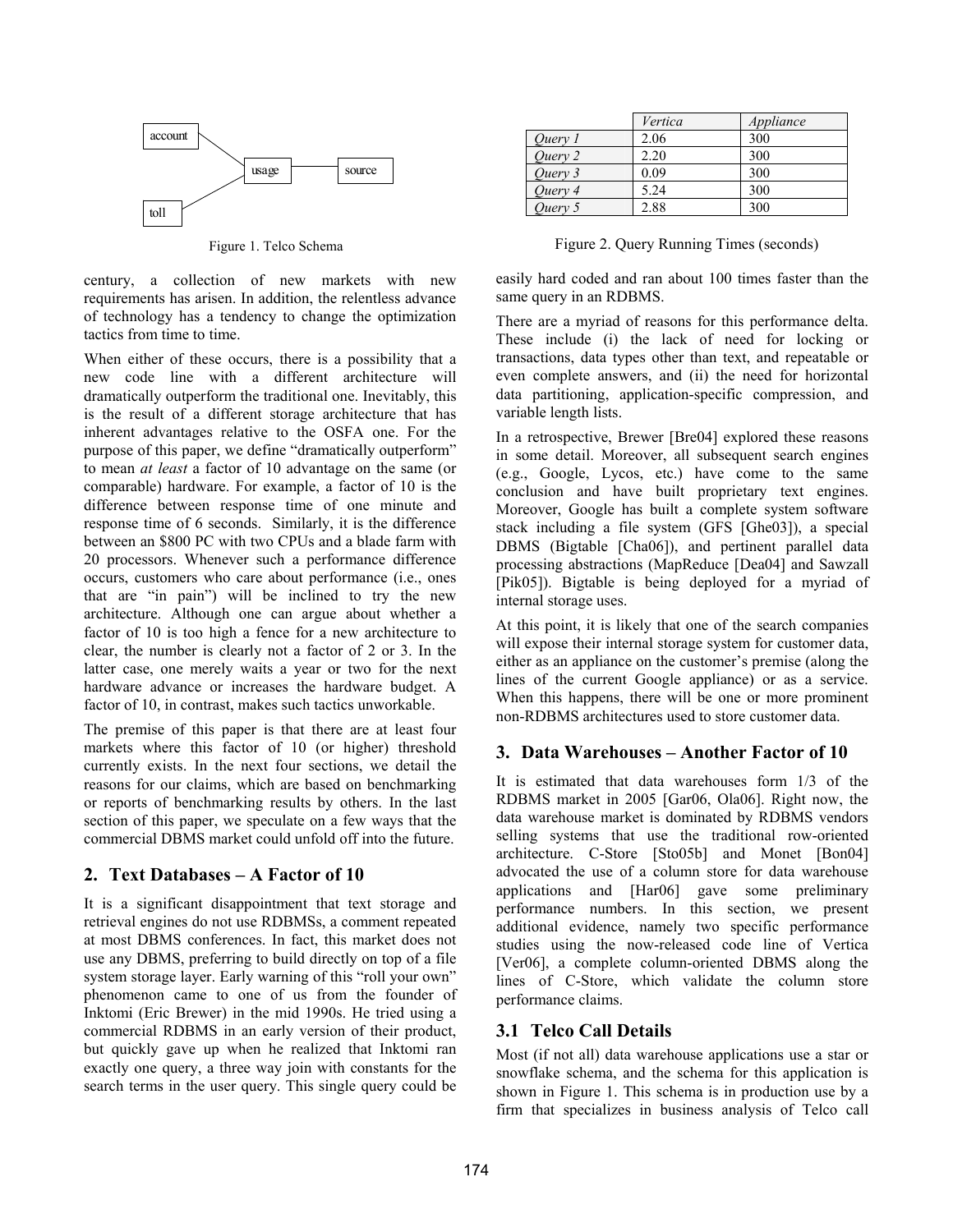```
SELECT account.account number,
       sum (usage.toll airtime),
       sum (usage.toll price)
FROM usage, toll, source, account
WHERE usage.toll_id = toll.toll_id
 AND usage.source id = source.source id
 AND usage.account id = account.account id
 AND toll.type_ind in ('AE'. 'AA')
 AND usage.toll price > 0AND source.type != 'CIBER'
 AND toll.rating method = 'IS'
 AND usage.invoice date = 20051013
GROUP BY account.account_number
```
#### Figure 3. Query 2

detail information. Here, the central fact table (usage) has a record per call with a variety of call detail data; the account table contains the phone numbers which are the billing entities; source contains the network the call detail came from; and toll contains billing information.

Besides their schema, this firm gave Vertica 600 Gbytes of actual data and a suite of example queries they use in their day-to-day affairs. Moreover, they also gave Vertica approximate running times for their current solution, a 28 blade appliance from one of the well-known DBMS appliance vendors, which lists for about \$300,000 and implements a traditional row-store architecture. Figure 2 shows these approximate running times, as well as the performance of Vertica on a dual core dual CPU Opteron computer, which lists for about \$2500.

Figure 3 shows the SQL for Query 2 of this benchmark suite defined over the star schema shown in Figure 1. This query is typical of data warehouse queries in that it first filters using predicates over columns of the fact table or a dimension table, and then groups the restricted fact table over some attribute and aggregates. On this query, a column store outperforms a row store by a factor of 47 with  $1/7$  the number of CPUs and two orders of magnitude less hardware cost. There are several reasons for this startling performance difference, but three stand out.

First, the usage table contains a myriad of details about calls, including call forwarding information, the networks the call traversed, call length and drop information, etc. In all, there are more than 200 columns. While the wisdom of such a "fat" table can be debated by schema designers, it should be noted that the customer uses many different fields in various ad-hoc queries. Hence, decomposing this fact table into multiple tables would introduce joins, which might slow performance. Also, in point of fact, the fact table has been pre-joined with appropriate columns in dimension tables to eliminate run-time joins, a common

tactic to improve performance in warehouse environments, resulting in a materialized view with 212 columns. Note further that query 2 reads 7 columns from the 212. Hence, a column store will read exactly the 7 columns, while a row store will read all 212—a striking difference of nearly two orders of magnitude in byte movement from the disk.

The second consideration is compression. As noted in a companion paper [Aba06], compression is usually more effective in a column store than a row store. Not only are all objects in a disk block of the same data type, but additional compression options, such as delta encoding and run-length encoding, are possible. In several benchmark studies, Vertica typically has a compression ratio of a factor of 10, better by nearly a factor of 3 than the compression possible in competing row stores.

The third reason is sorting and indexing, which are used by Vertica, but not by the appliance. This explains the constant query time of the appliance, whereas Vertica keeps the data in some sort order, which can restrict running times for some queries.

It is now straightforward to explain Figure 2. The competing row store did not use compression or indexing. Hence, query times for the appliance are the time to read 600 Gbytes off the disk, an impressive 70 Mbytes/sec per processor-disk pair. In contrast, Vertica stored less than 60 Gbytes and actually read about 2 Gbytes. A factor of 300 less I/O is guaranteed to generate a dramatic performance improvement!

Although this customer had a very fat fact table, which obviously skewed the performance comparison, similar, though likely less dramatic, results have been observed in a variety of other studies. Our next example uses a "skinny" fact table.

### **3.2 Simplified TPC-H**

The well known benchmark, TPC-H, is used by many vendors to claim superiority in data warehouse performance. This benchmark is cleverly constructed to avoid using a snowflake schema and to render materialized views unproductive. In interviewing about two dozen CIOs, the authors have never seen a warehouse that did not use a snowflake schema. Hence, Pat O'Neil simplified the TPC-H schema to be a snowflake and defined variants of 12 TPC-H queries on this schema [One06]. The schema is shown in Figure 4 and a few of the 12 queries in Figure 5. Lastly, the running time of the 12 queries on a \$2500 Opteron computer with 4 cores is shown in Figure 6 for two engines, the Vertica column store and a popular row store.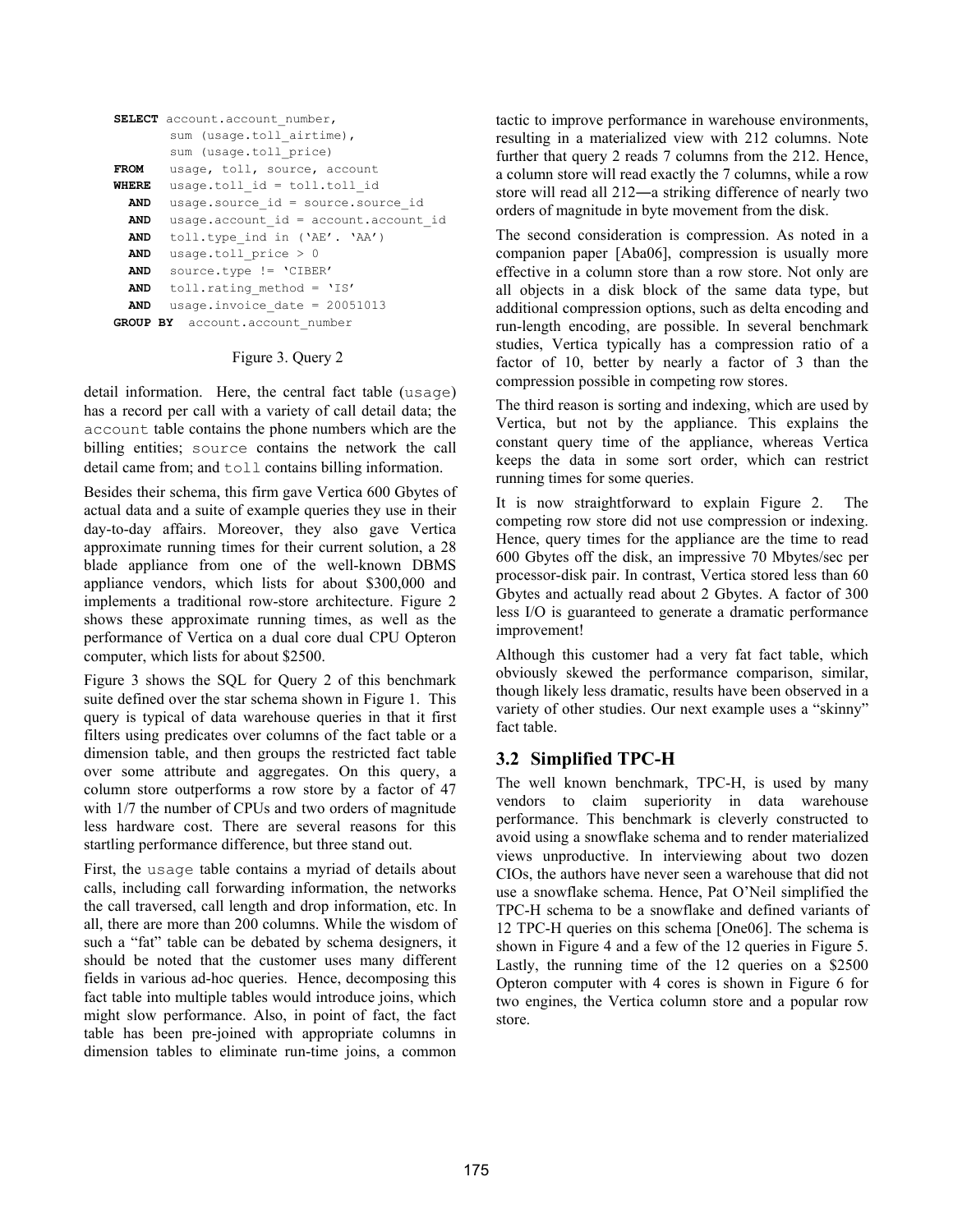

Figure 4. The Schema for Simplified TPC-H

Both systems used compression and horizontal partitioning. Moreover, the row store was optimized by a "4 star wizard" DBA who tunes this vendor's product as his profession. In Figure 6, we report on two physical schemas. The first one is called "low space" and uses very modest redundancy, while the second, called "medium space" creates three materialized views so no query need perform a complete scan. Lastly, the benchmark uses scale 100 sizes, as defined in TPC-H, and the raw data occupies approximately 60 Gbytes.

In Figure 6, one can compare the two systems using identical physical schemas. Note that the column store is around 7 times faster in less than half the space. Alternately, one could compare the two systems giving each a space budget. In this case, the column store is a much larger factor faster than the row store. Although these results are less dramatic than the results of Section 3.1, they are similar to the results reported in [Sto05b].

#### **4. Stream Processing – Another Factor of 10**

Recently, there has been considerable interest in performing low latency processing of message streams using a high-level tool kit. There are commercial products which use a rule notation (e.g., Apama [Apa06]), as well as ones which use a SQL notation (e.g., StreamBase [Str06] and Coral8 [Cor06]). Although there is some debate over

| O1: Select the total discount given in<br>1993, for lineitems with $\leq 25$ quantity,<br>and $1-3%$ discount | O5: Measure total revenue for a certain<br>manufacturer/category/brand of part, from<br>a supplier in a certain geographical area. | <i>O8:</i> Measure the revenue from customers in<br>the same geographical region as their<br>suppliers, further broken down by geography<br>and year. |  |
|---------------------------------------------------------------------------------------------------------------|------------------------------------------------------------------------------------------------------------------------------------|-------------------------------------------------------------------------------------------------------------------------------------------------------|--|
| SELECT SUM                                                                                                    | SELECT SUM (lo revenue),                                                                                                           | SELECT c city, s city, d year,                                                                                                                        |  |
| (lo extendedprice*lo discount)                                                                                | d year, p brandl                                                                                                                   | sum (lo revenue) as revenue                                                                                                                           |  |
| AS revenue                                                                                                    | lineorder, dwdate,<br>FROM                                                                                                         | customer, lineorder,<br><b>FROM</b>                                                                                                                   |  |
| FROM lineorder, dwdate                                                                                        | part, supplier                                                                                                                     | supplier, dwdate                                                                                                                                      |  |
| <b>WHERE</b> lo orderdate = $d$ datekey                                                                       | $lo$ orderdate = d datekey<br>WHERE                                                                                                | <b>WHERE</b><br>lo custkey = $c$ custkey                                                                                                              |  |
| AND d year = $1993$                                                                                           | lo partkey = $p$ partkey<br>AND                                                                                                    | $lo$ suppkey = s suppkey<br>AND                                                                                                                       |  |
| AND lo discount between                                                                                       | $lo$ suppkey = s suppkey<br>AND                                                                                                    | $lo$ orderdate = d datekey<br>AND                                                                                                                     |  |
| $1$ and $3$                                                                                                   | p brand1 between<br>AND                                                                                                            | c nation = 'UNITED STATES'<br>AND                                                                                                                     |  |
| <b>AND</b> lo quantity < $25$ ;                                                                               | 'MFGR#2221' and<br>'MFGR#2228'                                                                                                     | s nation = 'UNITED STATES'<br>AND                                                                                                                     |  |
|                                                                                                               | s region = 'ASIA'<br><b>AND</b>                                                                                                    | d year between<br>AND                                                                                                                                 |  |
|                                                                                                               | GROUP BY d year, p brand1                                                                                                          | 1992 and 1997                                                                                                                                         |  |
|                                                                                                               | ORDER BY d year, p brand1;                                                                                                         | GROUP BY c_city, s_city, d_year                                                                                                                       |  |
|                                                                                                               |                                                                                                                                    | ORDER BY d year asc, revenue desc;                                                                                                                    |  |

Figure 5. Samples from the Query Set of 12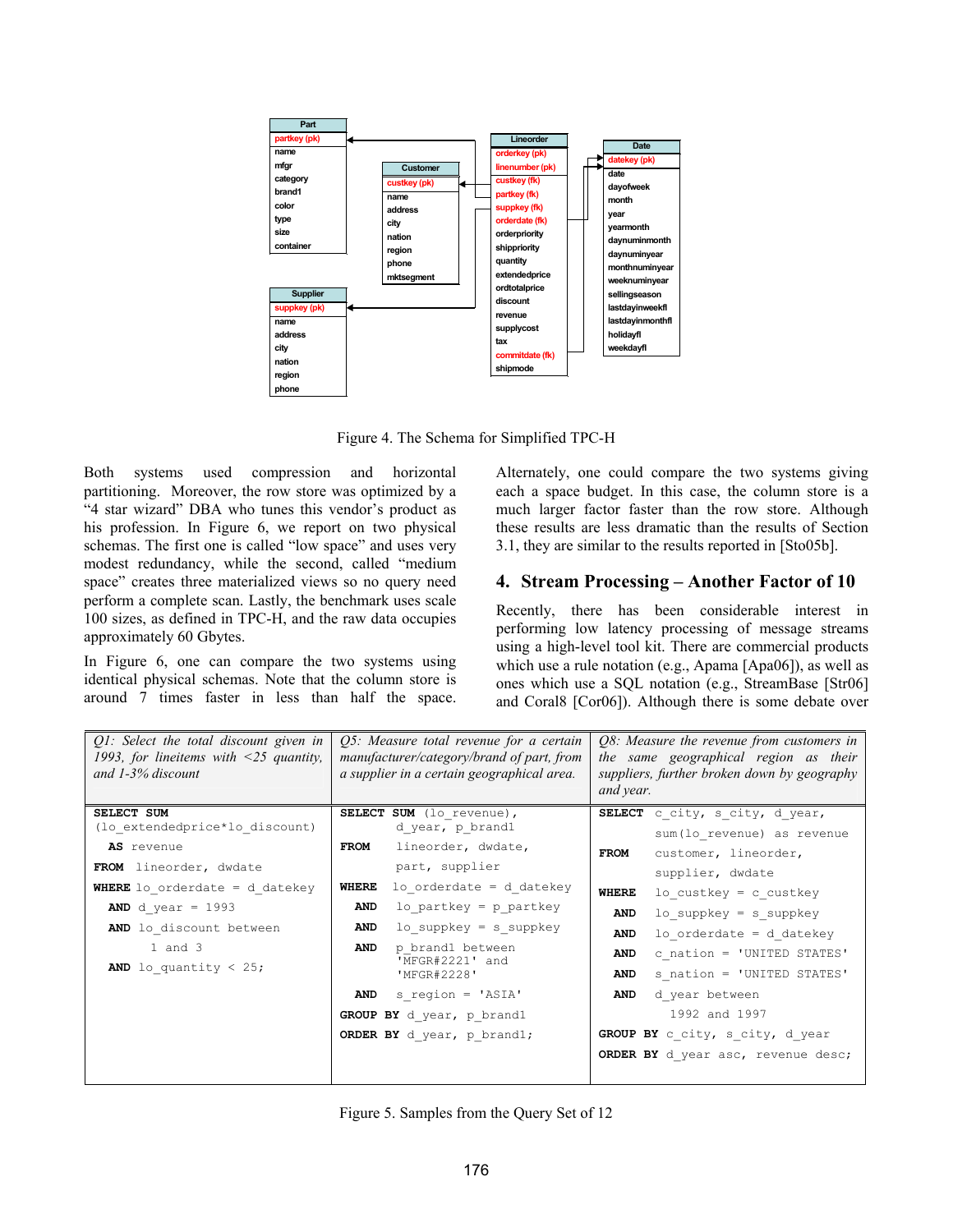|                    | Row Store | Column Store | Row Store  | Column Store |
|--------------------|-----------|--------------|------------|--------------|
|                    | Low Space | Low Space    | High Space | High Space   |
| Ouery 1            | 32.0      | 3.4          | 3.9        | 1.1          |
| Ouery 2            | 31.6      | 4.1          | 1.6        | 0.3          |
| Ouery 3            | 30.8      | 2.8          | 0.9        | 0.2          |
| Ouerv <sub>4</sub> | 29.3      | 3.4          | 7.2        | 0.6          |
| Ouery 5            | 26.1      | 3.2          | 2.1        | 0.2          |
| Ouery 6            | 22.2      | 3.0          | 0.7        | 0.1          |
| Ouery 7            | 60.9      | 1.7          | 15.6       | 2.4          |
| Ouerv 8            | 4.1       | 3.2          | 2.5        | 0.3          |
| Ouery 9            | 3.7       | 3.0          | 2.0        | 0.2          |
| Ouery 10           | 24.1      | 1.1          | 11.4       | 1.8          |
| Ouery 11           | 5.1       | 0.2          | 6.3        | 0.3          |
| Ouery 12           | 0.7       | 0.2          | 1.0        | 0.2          |
| Weighted           | 13.6      | 1.8          | 2.9        | 0.4          |
| Average            |           |              |            |              |
| Space<br>Required  | 60.3      | 36.3         | 76.7       | 40.2         |

Figure 6. Running Time (seconds) and Space Requirements (GBytes)

which paradigm will win, it appears that a SQL notation has one big advantage, namely that most real-time stream processing problems have an embedded requirement to store and access substantial amounts of state. Since SQL is the universal paradigm for stored data, it is natural to use an extended version of SQL for the required mixing of real time and historical data.

The current commercial systems are descendents of academic prototypes, such as Aurora [Aba03] and STREAM [Mot03]. At this point, there is substantial marketplace experience with such commercial systems, and their performance relative to the alternatives, namely using custom code or a relational DBMS. In this section, we also discuss two benchmarks comparing a specialized engine with a relational DBMS. Although Linear Road [Ara04] would be a natural choice, we chose instead to use two scenarios that came from real customers.

#### **4.1 Split Adjusted Price**

This is a calculation that is often done in Wall Street applications. There is an incoming feed of tick data:

```
Ticks (symbol = C6,
       time = double.
       volume = integer,
       price = double)
```
which could come from one of the popular data providers or from a direct connection to an exchange. In addition, there is a second feed:

```
Splits (symbol = C6,
       time = double,
       split factor = float)
```
The second feed records the times at which stock splits take place, giving the split factor; i.e., a 2 for 1 split would have a split factor of 2 and a 1 for 2 (reverse) split would have a split factor of 0.5.

The goal of the computation is to produce the split adjusted price for the **Ticks** feed. Since a given symbol may split more than once, it is necessary to maintain a running composite of the total split factor seen up to now. This state is maintained in a **Storage** table

**Storage** (symbol = C6, total\_split = float)

The following StreamSQL statements indicate the required processing on the stored table, **Storage,** and the two feeds **Ticks** and **Splits**.

```
UPDATE Storage 
FROM Splits S 
SET (total split = total splits *S.split factor)
WHERE S.symbol = Storage.Symbol 
SELECT T.symbol, 
       price = T.price * S.factor, 
       T.volume, T.time 
FROM Ticks T, Storage S 
WHERE S.symbol = T.symbol
```
The above code was run on StreamBase on a \$1000 system (2.8GHz Pentium D 820, 3GB RAM, and 4x200G SATAII drives) and yielded a throughput of 333,000 messages per second. The RDBMS logic to accomplish the same task is a bit tricky. One option is to create a stored table Storage and then perform the rest of the application in a stored procedure. This approach yielded 12,640 messages per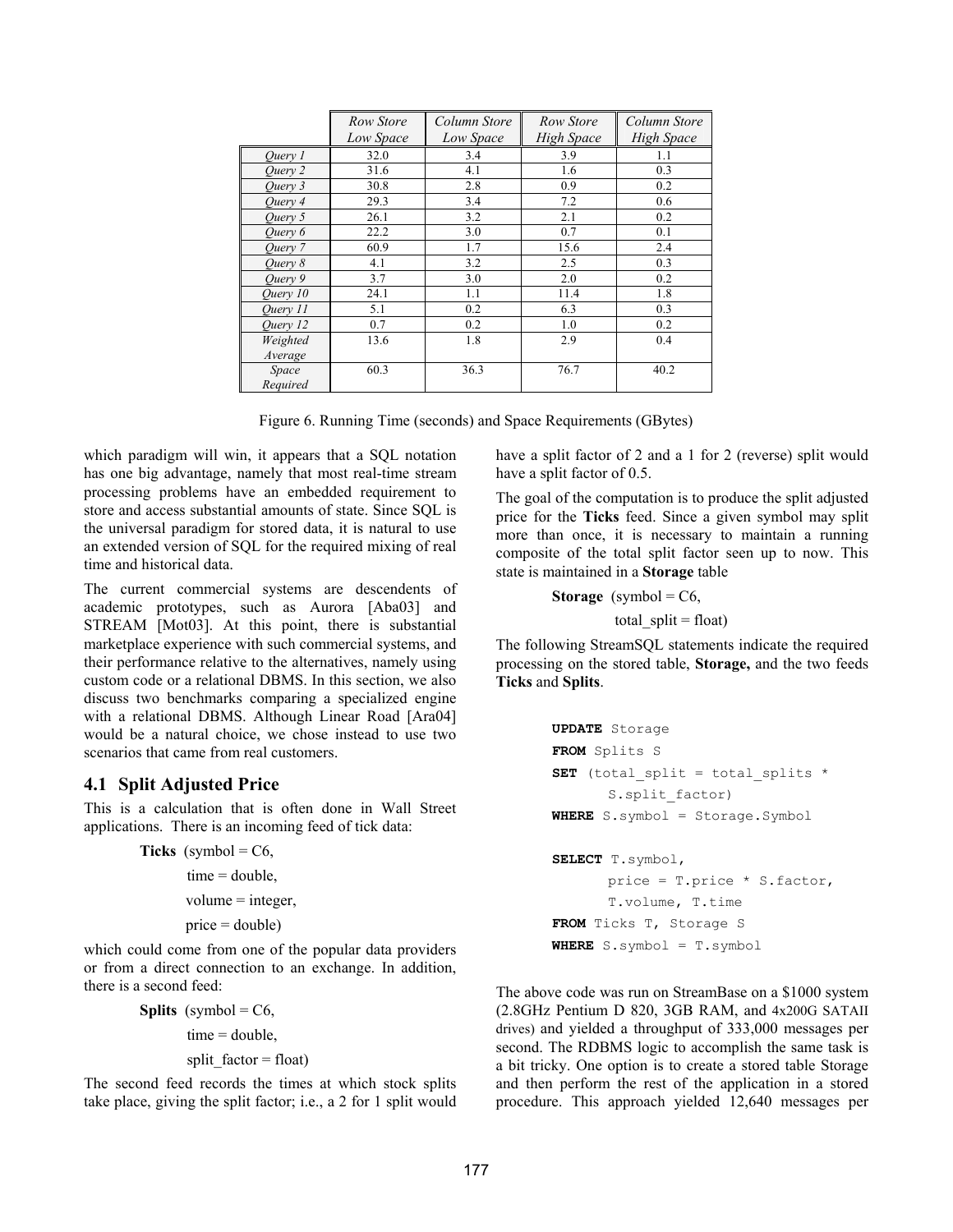second. A second approach is to insert both feeds into the DBMS and then use triggers to perform the required processing. This approach has the characteristic of more fully utilizing DBMS functionality, but slows performance dramatically.

To show the RDBMS in its best light, we also implemented a third alternative, namely allocating the Splits table as an array inside the stored procedure. To a first approximation this is a solution which codes the entire application as a stored procedure, using no DBMS facilities. Obviously, one would prefer to do the application with custom logic totally external to the DBMS, in preference to this option. However, we report this result in the category of "if you stand on your head, this is as good as it gets", and the result was 38,000 messages/second.

### **4.2 Forward First Arriver**

It is common for Wall Street firms to subscribe to multiple stock ticker feeds, such as Reuters, Comstock, or Infodyne. An equally common application is to forward the first arriving tick from whichever of the feeds has least latency at that moment. Late duplicates must be discarded, thereby creating a single virtual feed with the first arriving tick information.

Obviously, one must forward the first arriver without waiting for the late duplicates. Otherwise, the whole purpose of the application, latency reduction, would be lost. In the interest of brevity, the StreamSQL for this application is omitted. However, the StreamBase implementation on the \$1000 Pentium PC yielded performance of 281,000 messages per second. In contrast, the RDBMS logic requires one to construct a table of recent ticks and then to check this table to see if an incoming tick is a late duplicate. If so, it is discarded; otherwise it is forwarded and inserted into the table. The best performance our "4-star" wizard could coax out of the RDBMS was 11,790 messages per second using a table for the recent ticks and 51,700 messages/sec using an array inside the stored procedure.

In [Sto05a], we discussed the reasons why stream processing engines outperform RDBMSs in this application. Here, we briefly review the reasons:

- StreamSQL engines do not run in client-server mode. Hence, there are no process switches. In contrast, RDBMS engines are built not to trust the application, and must run it in a separate address space from the application.
- ! Most StreamSQL engines do processing exclusively in virtual memory. There is no concept of reliably storing the data on disk, which is just a source of extra overhead.
- StreamSQL engines support time windows natively, and do not need to simulate them using conventional SQL notions.
- It pays to compile predicates to machine code for maximum performance, in contrast to RDBMSs, which typically compile operations to an intermediate form for easier maintenance.
- ! RDBMSs are optimized for joining a million record source table to a million record target table. In contrast, StreamSQL engines are optimized for processing a single message (tuple) through a collection of operations with minimum latency. Hence, avoiding queues between operations is a good idea, whereas in RDBMSs such queues are omni-present.

In summary, an in-process engine using main memory storage and optimized for single message operations will always greatly outperform a disk-based engine that uses out-of-process storage and that is optimized for set processing.

# **5. Scientific and Intelligence Applications – Another Factor of 10**

Scientific and intelligence users have historically shunned commercial data base products, preferring to use customized solutions, such as HDF-5 [Hdf06], MatLab [Mat06], and NetCDF [Net06]. There are a myriad of reasons for this. In this section, we briefly review the lessons learned from Project Sequoia in the mid 1990s [Seq93]. After that, we present results from comparing a specialized prototype, ASAP ([A]rray [S]treaming [A]nd [P]rocessing), with a popular commercial RDBMS.

# **5.1 Project Sequoia**

The DEC-sponsored Sequoia project [Seq93] attempted to support scientific DBMS users (specifically the Earth Science research group at UC Santa Barbara under the direction of Jeff Dozier and the climate modeling group at UCLA under the direction of Roberto Mechosa) by applying POSTGRES to their problems. The result was unsuccessful. The major reason was that POSTGRES had no support for large multi-dimensional arrays, and the vast preponderance of objects from both groups was array data. Simulating arrays on top of POSTGRES tables was inefficient and inflexible. A second lesser reason was that POSTGRES had no built-in support for meta-data management. Santa Barbara scientists required information on the processing steps that had been applied to each of their data sets; mostly the data cleansing and data reduction algorithms which "cooked" raw satellite imagery into usable information. In addition, essentially all scientific data that results from real world observations is fundamentally uncertain, and error metrics are required for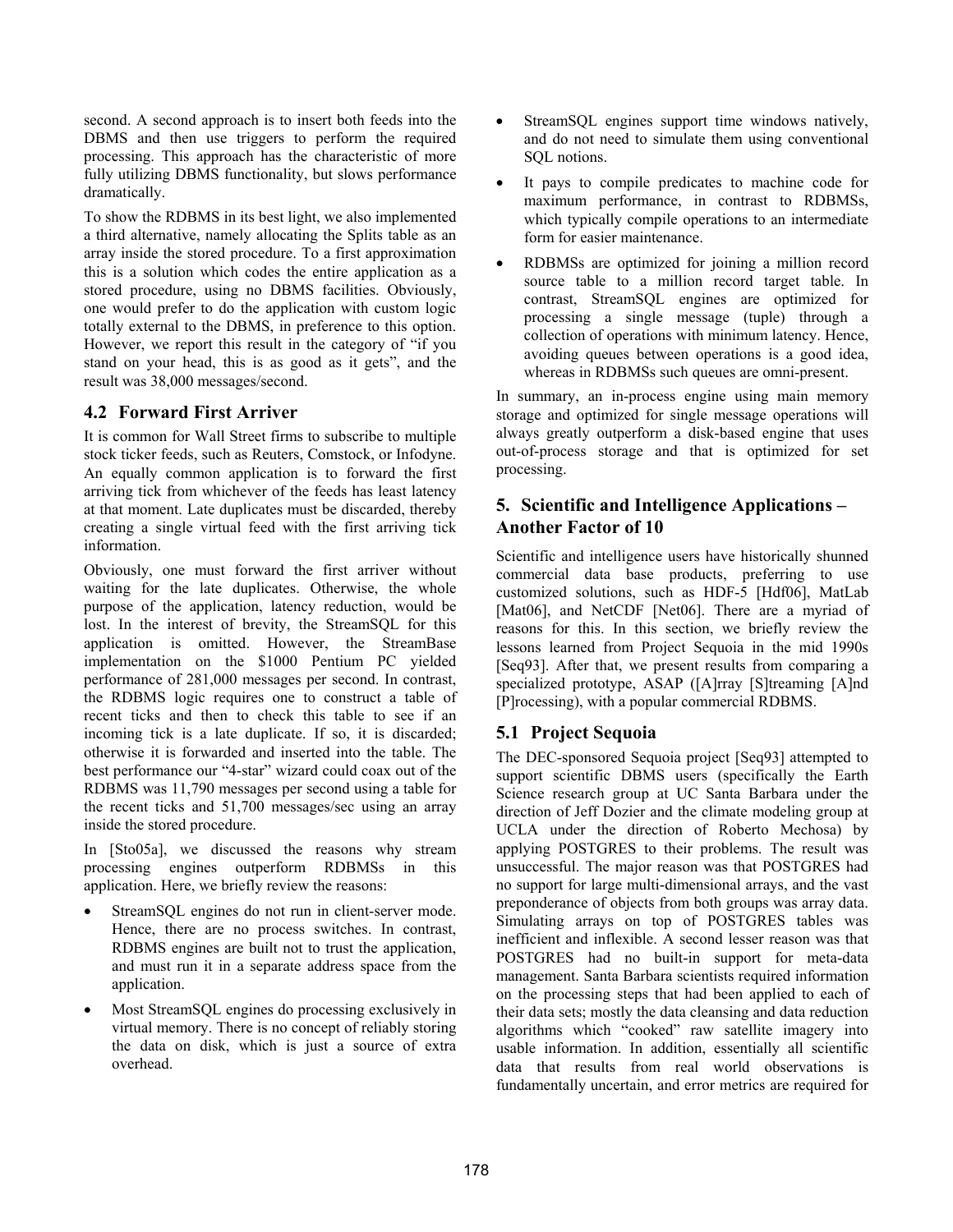|                     | Number of Dimensions |       |    |      |
|---------------------|----------------------|-------|----|------|
|                     |                      |       |    |      |
| Speedup over Matlab | 82.9                 | 16.44 | 96 | 10 1 |
| Speedup over RDBMS  | 102.5                | 119.  |    |      |

Figure 7. ASAP Speedup numbers for Dot Product (Low Stride case)

such data sets. POSTGRES had no capabilities to store and update either data uncertainty or lineage.

Revisiting this problem area a decade later strongly suggests the need for a different approach than Object-Relational DBMSs. To satisfy the needs of this community, we are building a new DBMS, called ASAP, which uses multi-dimensional arrays as the basic storage and processing object. We have enough of ASAP running to perform the following two benchmarks. Although artificial, they appear to capture some of what scientific users want to do.

### **5.2 Array Benchmarks**

#### *5.2.1 Dot Product*

In two dimensions, dot product is defined as follows. Given two arrays,  $A[I, J]$  and  $B[I, J]$ , we compute the dot product over the shared dimension J as:

C [I], where C[i] = sum over j of A[i, j]  $*$  B [i, j]

Notice that this is a straightforward generalization of the standard vector dot product for arrays: we compute the dot products of all vector pairs that we derive by iterating through all the values of the remaining dimensions.

The benchmark is to compute the dot product of two integer arrays, A and B, with a number of dimensions varying between 3 and 6. The benchmark was first run on ASAP and Matlab, both of which support arrays as a native data type. In this experiment, each array has 250M elements (2GB double precision raw data), which were distributed uniformly across all dimensions. We compute the dot product for each possible shared dimension and compute the average running time of this collection of matrix computations. The results are obtained on a 2 GHz, 64-bit Athlon machine with 1GB RAM.

The same operation was also run on ASAP and a popular commercial RDBMS, in which each array is represented as a table with attributes: dimension-1, …, dimension-n, and value. In this case, each array consists of 25M elements (100MB single precision raw data) and a 3.2 GHz Pentium machine with 1GB RAM was used. For this dataset, the RDBMS uses 502MB-680MB per array, depending on the number of dimensions, as it has to store the dimensions as well.

Finally, we examine two scenarios: (i) a "low stride" scenario, where all elements of a vector that is operated on are stored contiguously (as much as possible); and (ii) a

|                     | Number of Dimensions |      |     |  |
|---------------------|----------------------|------|-----|--|
|                     |                      |      |     |  |
| Speedup over Matlab |                      | 3.16 |     |  |
| Speedup over RDBMS  | 270.9                |      | 798 |  |

Figure 8. ASAP Speedup numbers for Matrix Multiplication (Low Stride case)

"high stride" scenario where the elements of an operand vector are rather dispersed throughout the array. The former scenario models a simple, almost serial array access pattern, whereas the latter models a more complicated one.

Figure 7 shows the speedup that ASAP achieves over Matlab and the RDBMS for these experiments for the low stride case. ASAP is always advantageous and achieves a speedup of up to 83 over Matlab. With increasing number of dimensions, the operand vector sizes decrease, which leads to a decrease in the speedup values as Matlab utilizes the memory better with smaller operands. In the high stride cases (not shown) as well as with datasets that are much larger than main memory, Matlab heavily relies on the virtual memory and basically comes to a halt.

The comparison with the RDBMS consistently yields a speedup of 100 or more (similar results are obtained for the high-stride cases).

This dot product computation was initially chosen because it is a modest computation, and one can craft a single pass algorithm to perform this function. Hence, it is relatively modest in both I/O and CPU requirements. The next section extends the benchmark to a more complex array operation.

#### *5.2.2 Matrix Multiplication*

In two dimensions, the matrix multiplication of two arrays,  $A[I, J]$  and  $B[J, L]$ , is defined as:

C [I, L], where C[i, l] = sum over j of A[i, j]  $*$  B [j, l].

The benchmark is to compute the product of two integer arrays, A and B, with a number of dimensions varying between 3 and 6. For a given set of two shared dimensions, we compute the multiplications of all matrix pairs that we derive by iterating through all the values of the remaining set of dimensions. Note that this operation is *N* times more intensive than the dot product, where *N* is the average size of a dimension.

This calculation was performed using ASAP as well as Matlab and the same RDBMS. Figure 8 tabulates the speedup results for the low stride case on the configurations described earlier for the dot product.

We can observe even more dramatic improvements (~800x) over the RDBMS as matrix multiplication is not amenable to a single pass algorithm. On the other hand, Matlab does a much better job here, as matrix multiplication is a built-in, highly optimized operation.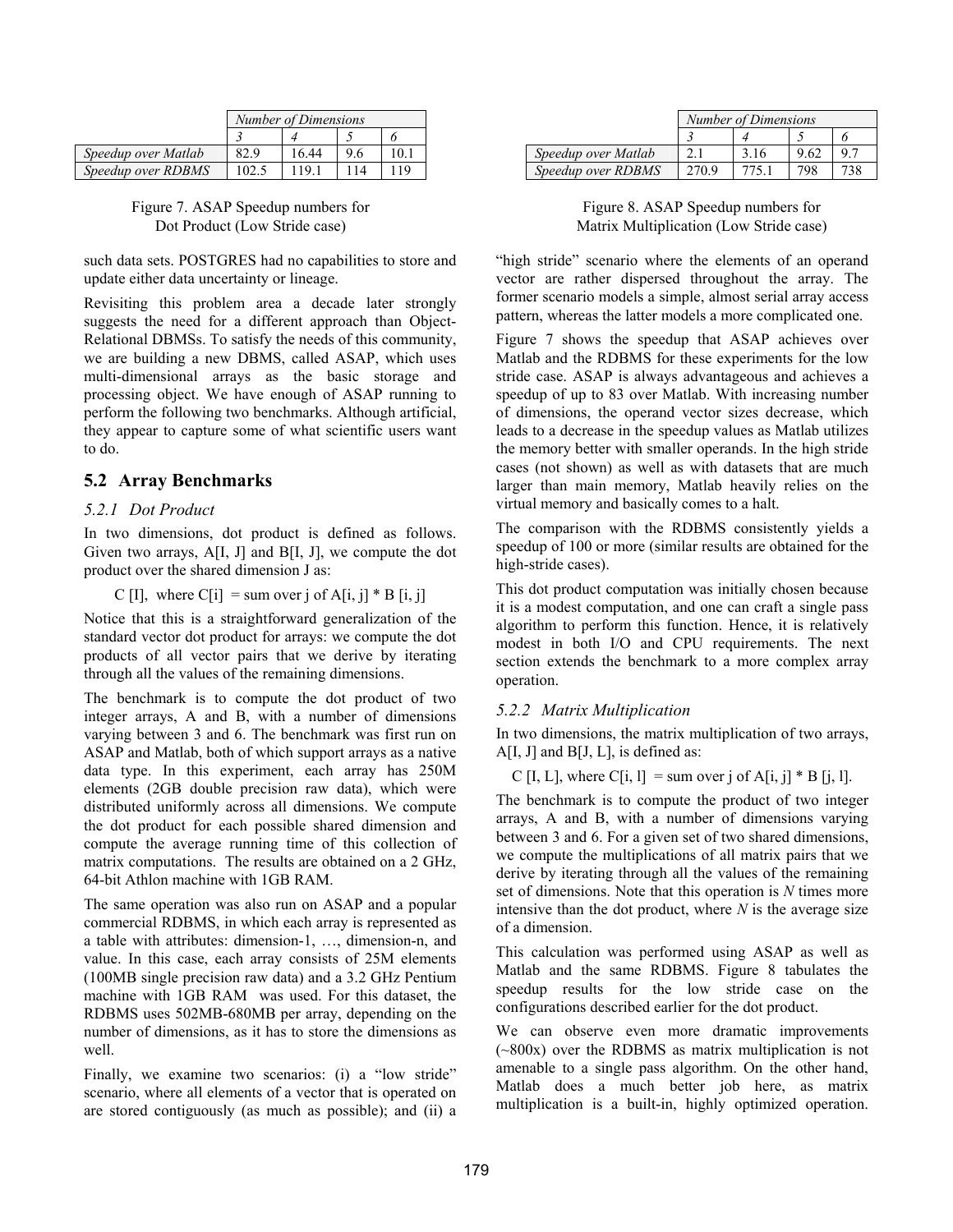Even so, ASAP beats Matlab for all dimensions. In the high-stride case and with larger datasets, however, the performance of Matlab deteriorates very fast due to heavy swapping.

#### *5.2.3 A Note on the RDBMS Implementation*

Both array benchmarks are implemented inside the RDBMS as a single SQL query that uses a group-by aggregation to compute the sum of the individual multiplications. Letting the RDBMS handle all multiplications incurs a certain overhead in that all of the dimension information needs to be copied over throughout the group-by computations.

Perhaps a better approach would be to use the RDBMS to first correctly sort all pairs of vectors (or matrices) and then implement both types of computations in user space. Still, we expect such an approach to be significantly slower than ASAP since ASAP does not to perform any type of sorting. Furthermore, as we discuss next, ASAP has to read only a fraction of the bytes read by the RDBMS.

# **5.3 Reasons for a Large Performance Difference**

We now explore the reasons for the performance difference on the two benchmarks. In addition, we speculate about the possible performance differential on a third benchmark that has been omitted because of lack of time. This third benchmark is to process a sequence of arrays, which might come from a surveillance system such as a video camera, a radar system, or satellite observation system, looking for a specific predefined pattern, P [I, J]. P would be an image of interest, such as a particular kind of vehicle. Whenever, a "hit" is detected, it should be reported.

### *5.3.1 ChunkyStore*

The fundamental object in ASAP is a multi-dimensional array, A(*I*, *J*, …, *K*). *I*, *J*, …, *K* are called *indexes* or *dimensions*, and there can be an arbitrary (finite) number of them. ASAP supports a collection of primitive data types (e.g., integer, float, and string) and will likely be extended with a POSTGRES-style abstract data type facility. Hence, any dimension can be of any data type supported by the system. In addition, ASAP assumes that every data type has a POSTGRES-style linear ordering [14]. Hence, the next value of a dimension is always well defined. A dimension may have a *regular stride* (e.g., 1, 2, 3…) or an *irregular stride* (e.g., 1.2, 2.76, 4.3, …). The value of an array at any collection of dimension values is a *tuple* of *attribute values***.** Each attribute is named and has values from a single primitive type and may be NULL. Hence, an array value is basically a relational tuple.

ASAP contains a storage system, *ChunkyStore*, with the following representations for arrays:

- ! **Dense arrays with regular strides**: Here, the dimensions are not stored, and data elements are packed into storage in a straightforward way. Such arrays are then decomposed into "chunks" which contain all values for a "super-stride" in each of the dimensions. This is similar to the work of Sarawagi [Sar94] in chunking large arrays. Chunks are allocated to large disk blocks (e.g., 64K to 1 Mbytes), such that array elements are easily addressed.
- ! **Dense arrays with irregular strides**: In this case, there is a dimension index for each dimension that orders the dimension values. This index is then stored in addition to the chunked arrays.
- ! **Sparse arrays which are regular or irregular**: Only the non-null values are stored, together with their dimension values. Again, the data will be chunked into disk blocks. However, there must be a block level index defining the bounding box, which defines the subarray in each chunk.
- ! **Hybrid scheme:** If the nulls in an array are highly skewed, it may make sense to store the array as a collection of subarrays, each with a storage representation appropriate to the contents of the subarray.

Notice that the super-stride will be a variable for sparse arrays. Also note that there is automatic indexing for all dimensions, but no indexing for array values. If ASAP users filter frequently on array values, then we will revisit this choice in the future.

Notice that ChunkyStore is highly advantageous in both benchmarks. First, the array dimensions for A and B are not stored. As such, the space consumed by ASAP is a small fraction of that consumed by the RDBMS. Even if the access patterns of the two systems were the same, ASAP would read this small fraction of the bytes read by the RDBMS. Second, the chunking dramatically cuts down on I/O for both benchmarks. In each case, a linear algorithm can be used that will read each chunk just once. In contrast, the RDBMS does not support such chunking and, in the best of circumstances, will require at least an *N* \* Log *N* algorithm.

### *5.3.2 Operators*

Besides the obvious relational-style operators (e.g., filter, aggregate), ASAP contains a collection of primitive operations oriented toward scientific computing. These include the following:

- ! **Conventional array operations**: These include multiplication, addition, Eigenvalue computations, Fourier transforms, etc.
- **Pivot:** This command changes the dimensions of an array, by moving zero or more dimensions to normal values and zero or more normal values to dimensions.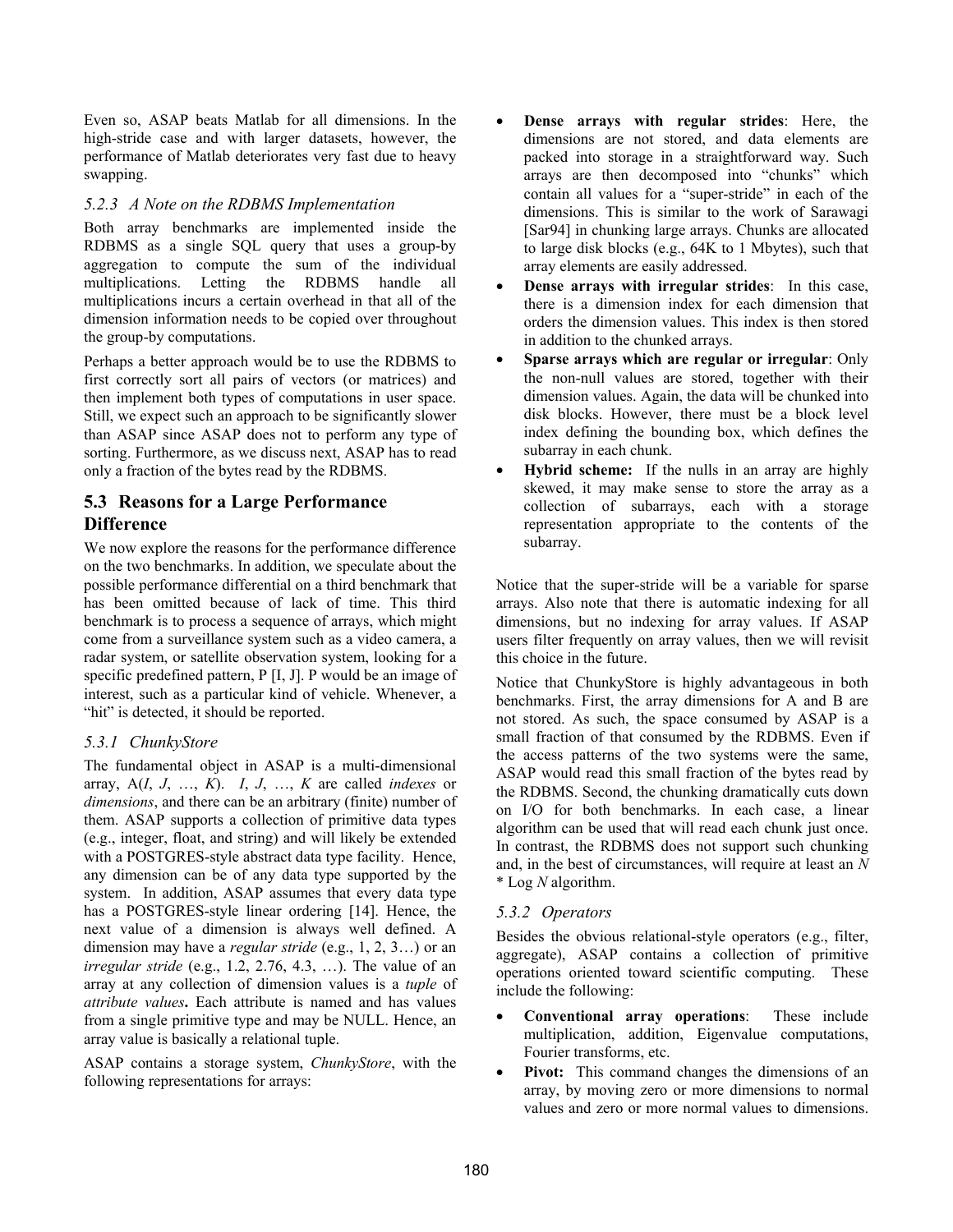Of course, this may convert a regular array to an irregular one or vice-versa. Also, if the one of the new dimensions is not a key (i.e. its values are not unique), then the result of the pivot operations is not an array and must be disallowed.

- ! **Regrid:** Arrays may optionally have a *coordinate system*. ASAP supports any number of named coordinate systems. Associated with each co-ordinate system is a collection of functions that map coordinate points to other coordinate systems. To convert an array from one coordinate system to another, it must be regridded, requiring a function to map any point in the source co-ordinate system to the target coordinate system. In this way, the lower left hand corner and all strides can be mapped to the target space. However, a cell in the source coordinate system rarely matches a cell in the target coordinate system. Hence, interpolation must be performed. This requires a support function, *Intersect* (source cell, target cell) that will return the degree of overlap between the cells. An interpolation function can then decide the value to place in each target cell by performing some computation on the intersecting source cells.
- ! **Concatenate**: Two arrays are *compatible* if they have the same number of dimensions of the same types. Collections of compatible arrays can be formed into groups, by adding an extra dimension, containing the array name using the *Concatenate* command. We note that there is no notion of sets of arrays; rather a set is modeled as an array in one higher dimension.
- Locate: This command generalizes join to deal with fuzzy matching and with groups of elements. Locate searches a large array 1 for areas that "fuzzy-match" a smaller array 2, with the matching criteria described by the given function; i.e., the function must return "true" for the area of array\_1 that matches array\_2. This command is useful for feature extraction, where array\_2 is the feature being searched in a data array array\_1. In addition, Locate must perform a heuristic search of the large array for instances of the small array. There are any number of search techniques that can be used, a last parameter to the Locate command is the search technique that should be employed. ASAP implements the common ones, and this set can be extended by an interest user.

In both benchmarks, ASAP takes advantage of the matrix multiplication primitive, which is optimized for ChunkyStore. In addition, in the third benchmark, Locate can be used with a heuristic search limit the number of comparisons. Such optimizations are impossible in an RDBMS, which must simulate array operations on top of the conventional relational ones.

### *5.3.3 Compression*

Obviously, dense arrays can be stored without explicit dimensions. In addition, it makes sense in some environments to do further compression. For example, one can delta-encode array values in a chunk, relative to a base value, thereby storing them in a lesser number of bits. Alternatively, one can delta encode arrays values, relative to their predecessor in some dimension. MPEG does exactly this for video in the time dimension, and ASAP will do this in a more general way.

Although such compression is not useful in the two specific benchmarks, it can be profitably used in the third scenario. If the system delta encodes successive images in the time dimension, then Locate can ignore all parts of the image which are identical to the previous one (a common occurrence for stationary surveillance platforms), thereby lowering processing costs dramatically. Such compression is exceptionally difficult to obtain using an RDBMS solution, because the value to be delta encoded may not be in an adjacent tuple, or even on the same disk block.

### *5.3.4 Seamless Integration of Real-time Cooking and Storage*

Most scientists collect raw data from instruments and then execute a workflow of processing steps to "cook" the data, which includes operations to perform such tasks as coordinate system transformations and data cleaning. One of the most important pieces of data lineage is the cooking "recipe", which must be correctly captured in any system.

Moreover, it is important that the cooking system have the same data model as the storage system. Otherwise, data transformations must be present to convert back and forth. Furthermore, if the cooking system becomes overloaded, then partially cooked data must be saved for later processing, which also argues for the same data model in both components. ASAP contains a real-time cooking component, which is a retargeting of the Aurora/Borealis code line to support arrays.

This integration of real-time cooking and storage is not useful in the two benchmarks executed. However, in the third one, we could perform all of the processing required without ever storing the data or performing any task switches. In contrast, an RDBMS must store and then retrieve the data, resulting in substantial extra overhead.

In aggregate, this architecture changes result in the factor of 10 times or more performance improvement, as observed on the dot product and matrix multiplication benchmarks. We would expect even more dramatic improvement if we had time to run the image analysis benchmark.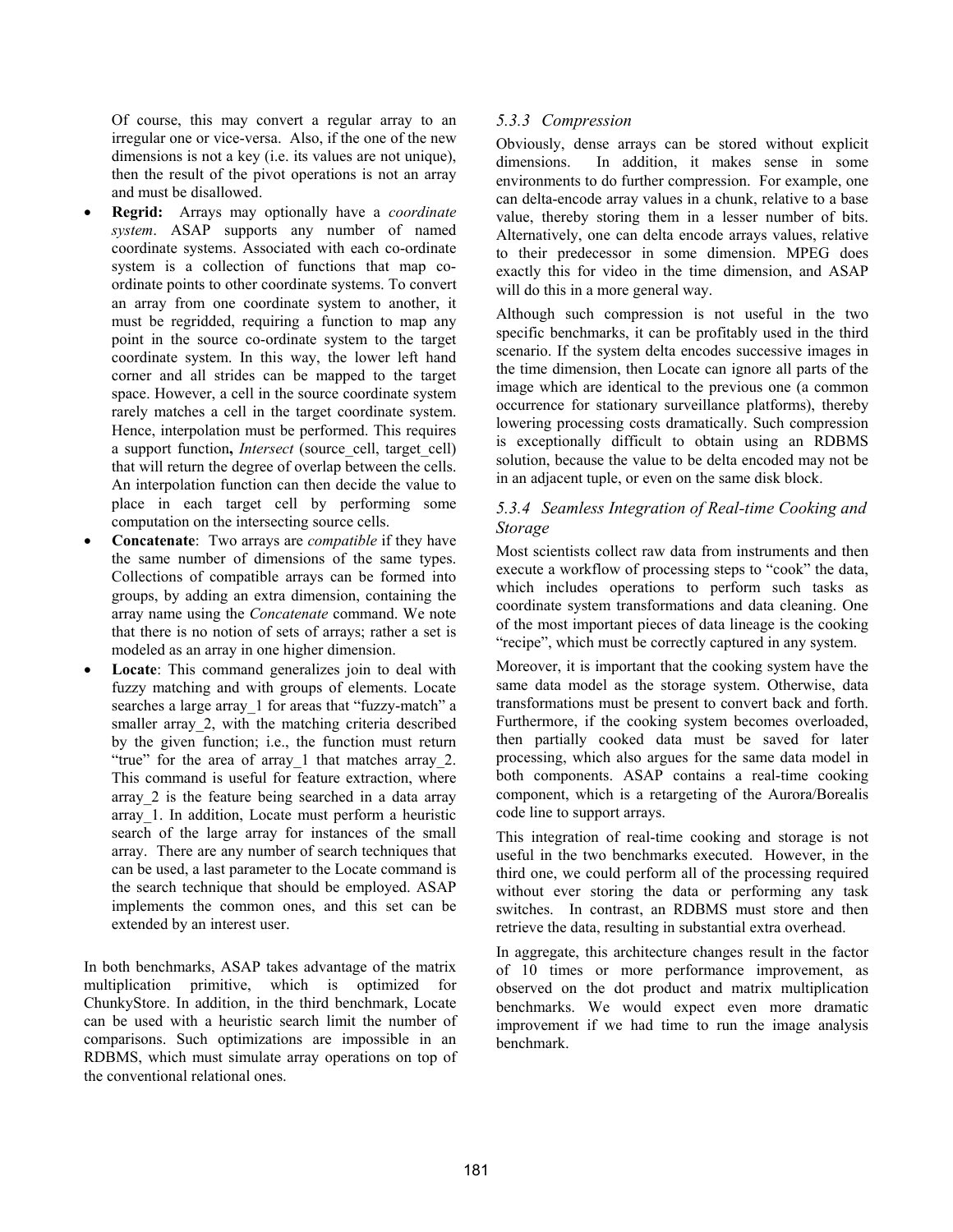# **6. Other ASAP Features and Potential Performance Pitfalls**

As mentioned earlier, one of the lessons from the Sequoia project was the need to natively support data uncertainty and lineage in the database. The processing system needs to capture these data and automatically carry them throughout the entire processing pipeline, which can be prohibitively expensive if done naively. In particular, dealing with uncertain, probabilistic data can easily create a performance bottleneck (both CPU and memory), and thus needs special treatment to be practical, especially for the real-time cooking component.

This section describes the tunable approaches that ASAP will use to deal with uncertainty and lineage data. The goal is to achieve higher efficiency at the expense of some (bounded) accuracy, while meeting the needs of a large fraction of scientific applications.

### **6.1 Probabilistic Treatment of Data**

Essentially all scientific data that results from real-world observations is fundamentally uncertain. Previous work (e.g., [Bar92], [Wid05]) addressed inaccurate or probabilistic data in traditional databases. ASAP focuses on uncertainty in multidimensional array processing. In this context, uncertainty can arise in several ways:

- ! **Value uncertainty**: An array value invariably has measurement error, which results in the actual value being uncertain. This is the typical probabilistic data support in databases.
- ! **Position (dimension value) uncertainty**: In certain cases, the very position of the measurement is imprecise, as opposed to the obtained data value. Accordingly, the dimension values in the array are uncertain.
- ! **Result uncertainty of functions or predicates**: Some functions or predicates, even when applied to deterministic data, produce uncertain results. For example, the LOCATE operator, which does pattern matching, may introduce uncertainty in the results, due to the exact nature of the data and the matching algorithms.

How to succinctly represent uncertain data and efficiently process it in databases has been an open problem for a long time. This is our main focus in dealing with value uncertainty. We have three ways of representing uncertain data values:

! **R1**: **Value-probability pairs**. An array value is represented as  $(v_1, p_1)$ ,  $(v_2, p_2)$ ,...,  $(v_n, p_n)$ , where  $(v_i,$  $p_i$ ) indicates that the probability of the value being  $v_i$  is pi. If the sum of the *pi* values, *psum*, is less than one, (*1-psum*) is the probability that the value does not exist in the array.

- ! **R2**: **An expectation and variance pair**. An array value, which can in general be the result of an operator, is represented as (E, Var), indicating the statistical information of the value. Compared to R1, although this is less informative, R2 is much more succinct and allows efficient processing of query operators. One can argue that the amount of uncertain information of R2 is sufficient for most applications of ASAP. For example, SUM or AVG on a huge number of values makes *individual* possible values unimportant; one would be concerned with the expected value and the variance.
- ! **R3**: **Upper and lower bounds**. Similar to R2, the statistical information is in the form of bounds: ([E], UB,  $p_1$ , LB,  $p_2$ ), where E (expected value) is optional, and UB, LB are upper and lower bounds, respectively. It holds that  $Pr[v > UB] < p_1$ , and  $Pr[v < LB] < p_2$ . As with R2, the goal here is also efficient processing of query operators with an acceptable amount of uncertainty information returned to the end users.

R1 is similar to what has been proposed before in the literature [Bar92]; however, it does not scale well for most query operations. The query processing cost for generating a large number of value-probability pairs can be prohibitive. For example, SUM or AVG can cause the number of discrete values in a distribution to grow exponentially (all possible pairs), making it intractable. One alternative is to lower the granularity of the discrete probability points as query operators are applied. This, however, is still difficult if one wishes to obtain the same result value distribution.

ASAP's uncertainty model supports many options for how to represent values. The choice of representation has a very large impact on system performance. The main novelty of the ASAP approach is to trade accuracy in the uncertainty measure for ease of processing by allowing the system to choose among and convert between these various representations.

One way to alter representations is to choose among R1, R2, or R3. For example, a query on two arrays, each using R1, could more efficiently produce a result using R2 or R3. Such conversions between representations can be done as each query operator is applied. Not only these less-detailed representations seem to be sufficient and perhaps even more appropriate for most of our target applications, but also they make query processing on probabilistic data tractable (i.e., the cost is linear in the number of processed tuples).

Another strategy ASAP will use involves choosing the granularity at which to assign uncertainty values. For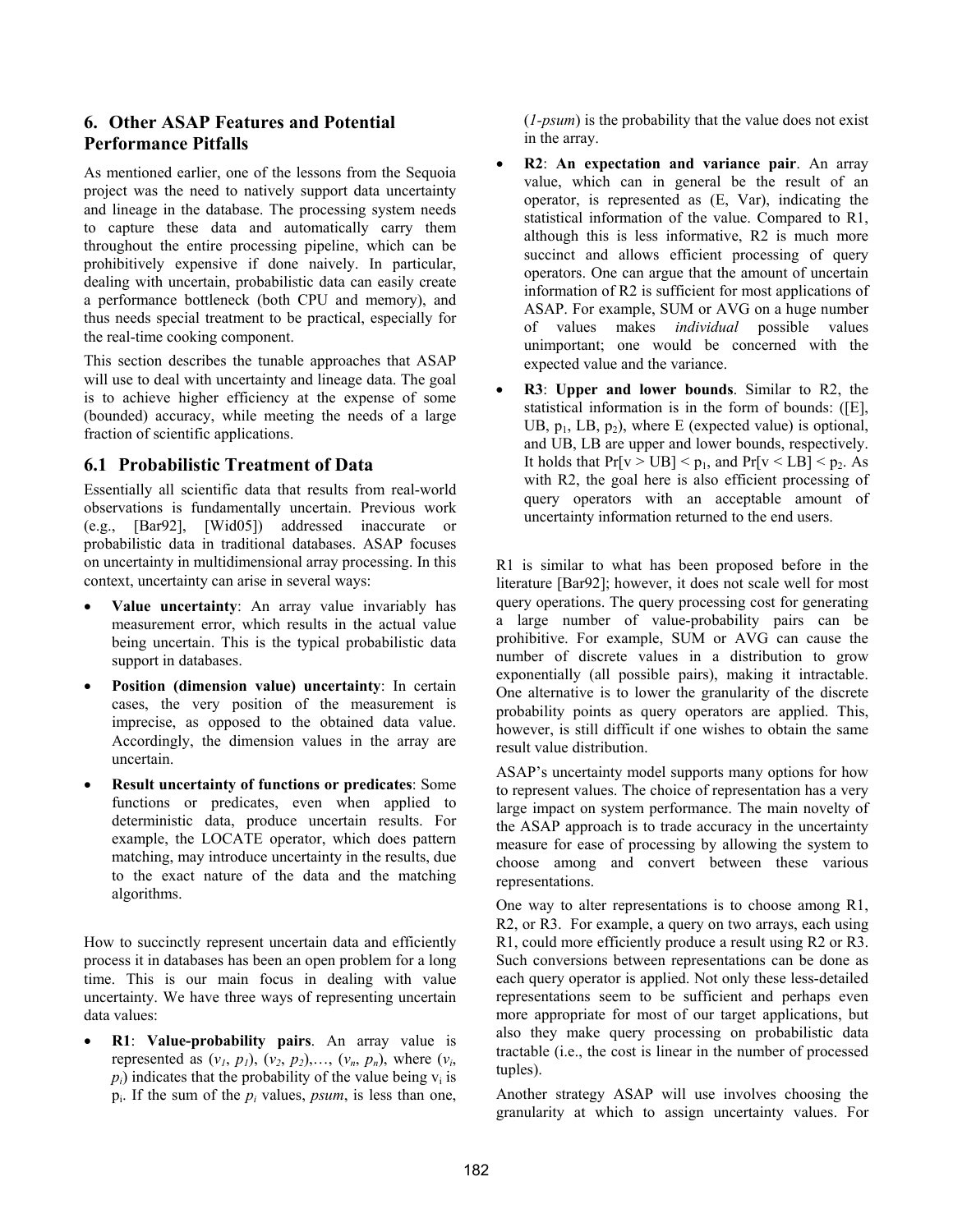example, we can assign uncertainty to each cell in the array or to the array as a whole. In between these extremes, we can carve the array up into rectangles and assign an uncertainty measure to each such region. For example, we can divide a square array into 4 equal-sized quadrants, each with its own distribution. Each cell in a quadrant is thus assumed to have the same distribution "shape", only differing by their expected values.

# **6.2 Lineage Tracking**

ASAP also contains a specialized lineage array that encodes the queries that have been entered to produce all target arrays, along with the source arrays they are derived from. In effect, this can be thought of as the derivation history of all materialized views. If done at the individual tuple level, tracking lineage can become very expensive and even NP-Hard for some operations [Wid05]. Thus, ASAP chooses to record only the processing (cooking recipe) that generated any given array. This capability also takes much less space and at present seems to be sufficient to meet the needs of many scientific applications that we are familiar with.

# **7. Now What?**

The previous section indicated a collection of markets where a very noticeable performance differential can be realized with a custom architecture. It is obvious that the four markets have conflicting architectural requirements. Hence, they cannot be addressed with an OSFA DBMS.

As a result, there are several possible ways that DBMS architectures could evolve off in to the future:

! **Yawn** (**no change**). One could argue that RDBMSs are fast enough to meet the needs of most of the customers in these four areas. Hence, there will be a few niche solutions to address the high end of any market, with RDBMS capturing the remainder of the customers.

Although one might argue this point of view in markets 3 and 4, it is a bit difficult to make a serious case for this in markets 1 and 2. Especially in warehouse applications, where the data volumes and query complexity are going through the roof, this is a difficult position to defend.

! **K Systems united by a common parser.** One could argue that there will be some number, K, of engines, where K is determined by the number of non-trivial markets with specialized requirements. However, these can all be hidden under a common parser, with the actual user command directed to the correct engine.

The effort to construct a common version of StreamSQL, which unites historical and streaming data, is a step in this direction. Whether this tactic can come to fruition in stream processing, let alone the

other markets indicated in this paper, is anybody's guess.

- ! **K Systems using abstract data types**. Another possibility is to build what amounts to a complete engine within the extension systems present in current DBMSs. For example, a complete column store could be built as an extension. The net result is a different, less pleasant syntax, for something like the previous solution.
- ! **Data Federation**. One could simply come to grips with the fact that there will be a number of, basically incompatible, systems, and "adaptors" are required to map between them. This will be the "full employment act" for computer scientists for a long time to come, because mapping between different systems has proved semantically troublesome for the last 30 or so years, and shows no signs of getting easier anytime soon.
- **From Scratch Rewrite**. It is conceivable that a single code line could be architected with sufficient generality to encompass all of the requirements noted in this paper. For example, one could design a "morphing" ChunkyStore that could move between a row store and a column store, with various ChunkyStore alternatives in between. Such a storage system requires an optimizer and executor with dramatically more generality than current systems. It is conceivable that one could also construct a system that ran in client-server or embedded mode, and had some sort of "fast path" for text search.

The old adage comes to mind at this point "may you be blessed to live in interesting times". In our opinion, the next decade will be an interesting time to be active in the DBMS field as vendors cope with the choices laid out above. Also, there is an obvious charge to DBMS researchers; namely find an application area where OSFA does not work and figure out what does.

# **8. ACKNOWLEDGEMENTS**

Parts of this work are supported by the NSF under grants IIS-0086057 and IIS-0325838.

# **9. REFERENCES**

- [Aba03] D. Abadi, D. Carney, U. Cetintemel, M. Cherniack, C. Convey, S. Lee, M. Stonebraker, N. Tatbul, and S. Zdonik. "Aurora: A New Model and Architecture for Data Stream Management". In VLDB Journal, 2003.
- [Aba06] D. Abadi, S. Madden, and M. Ferreira. "Integrating Compression and Execution in Column-Oriented Database Systems". In Proc. of the ACM